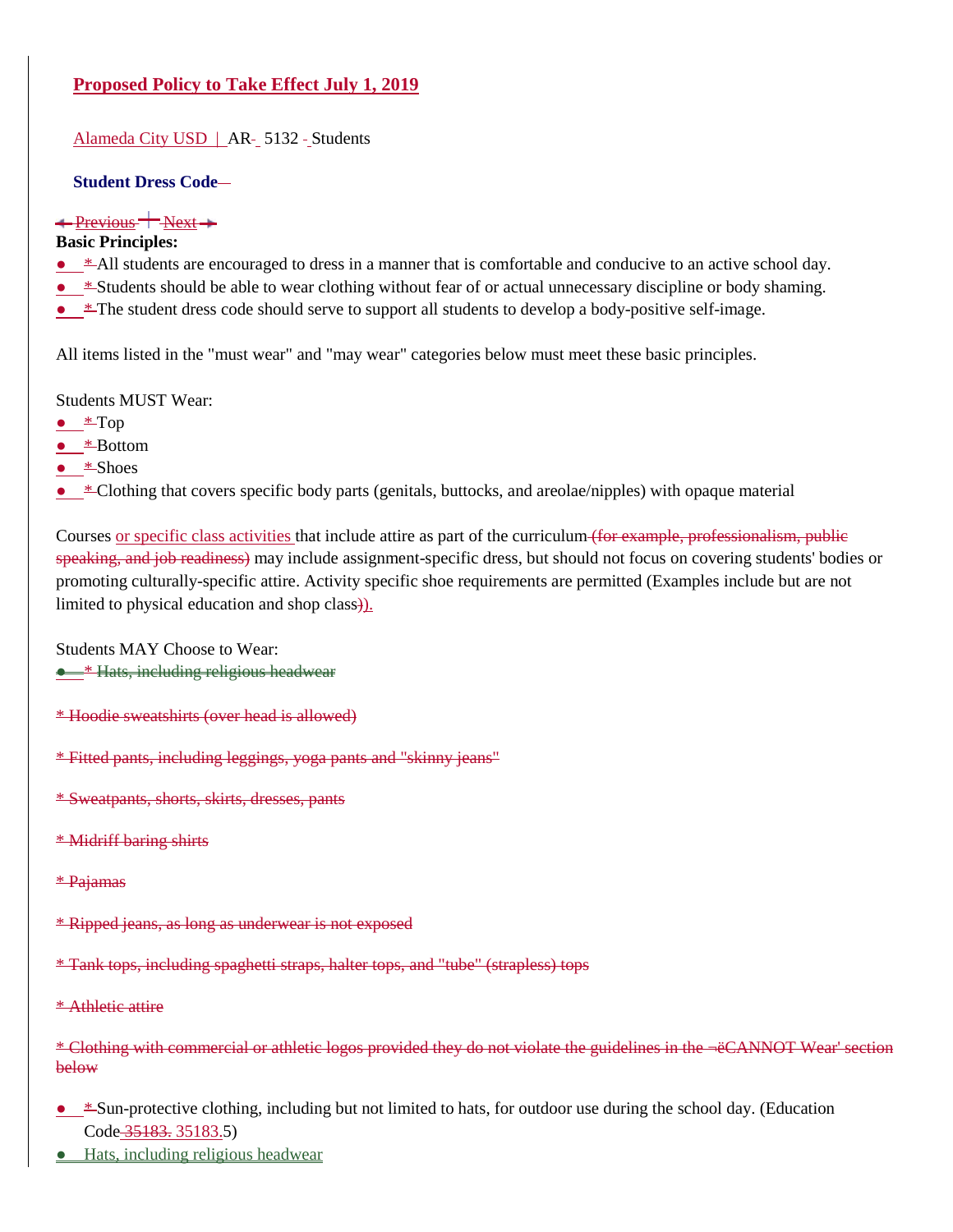● Hooded shirts/jackets (over head is allowed)\*

\*Teachers may direct students to remove/adjust the position of hats/hoods over the head in class during the administration of a test/exam, to address headphone/earbud use issues, or to enable visual identification of a student's face. This does NOT apply to any headwear worn for religious reasons.

Students CANNOT Wear:

- \* ViolentClothing that includes violent language or images
- *\** ImagesClothing that includes images or language depicting drugs or alcohol (or any illegal item or activity) or the use of same
- **\* HateClothing that includes hate speech, profanity, pornography**
- $\bullet$   $*$  ImagesClothing that includes images or language that create a hostile or intimidating environment based on any protected class
- \* Visible underwear or bathing suits of similar design Visible waistbands or straps on undergarments worn under other clothing are not a violation
- \* Helmets, hoods, or other headgear that obscures the face a student's identity (except as a religious observance)). A student's face must be clearly visible when taking their school photo for identification purposes. This may require the removal of a hood and/or hat.

No grade of a student participating in a physical education class shall be adversely affected if the student does not wear standardized physical education apparel because of circumstances beyond the student's control. (Education Code 490[6](http://www.gamutonline.net/district/alameda/displayPolicy/132284/5) [49066](http://www.gamutonline.net/district/alameda/displayPolicy/132284/5))

# **Training and Enforcement:**

- \* All staff should be trained to understand the purpose/spirit of the code, the actual code, and how to enforce with the least impact on student learning and self-confidence.
- \* All staff must enforce the district dress code consistently, once it is adopted. All staff should not have discretion to vary the requirements in ways that lead to discriminatory enforcement.
- $\bullet$  \*-All staff should be trained and able to use student/body-positive language to explain the code and to address code violations.
- \* Enforcement should be consistent with a school's overall discipline plan. Failure to comply with the student dress code should be enforced consistently with comparable behavior and conduct violations, including access to a student advocate or ombudsperson and appeals process.
- \* Enforcement for students should be limited to safety and non-violence/non-discrimination and will not include messages based on body maturity.
- $\bullet$  \*Violations should be treated as minor on the continuum of school rule violations.
- \*Students should never be removed from a classroom for a dress code violation unless they are violating the  $\equiv$  EStudents' Students Cannot Wear' and  $\equiv$  EStudents' Students MUST Wear' sections of the dress code. Loss of class time should be avoided or kept to a minimum.
- \*Students should never be forced to wear extra school clothing (that isn't their own) when they are in violation of the code. Students should be presented with a variety of options to rectify the situation. This could include but is not limited to: personal on-site clothing, school-offered clothing, and delivery of alternate clothing.
- \*Parents/guardians should never be called during the school day to bring alternative clothing for the student to wear for the remainder of the day unless by student request.
- $\bullet$   $*$ No student should be disproportionately affected by dress code enforcement because of gender, race, body size, or body maturity.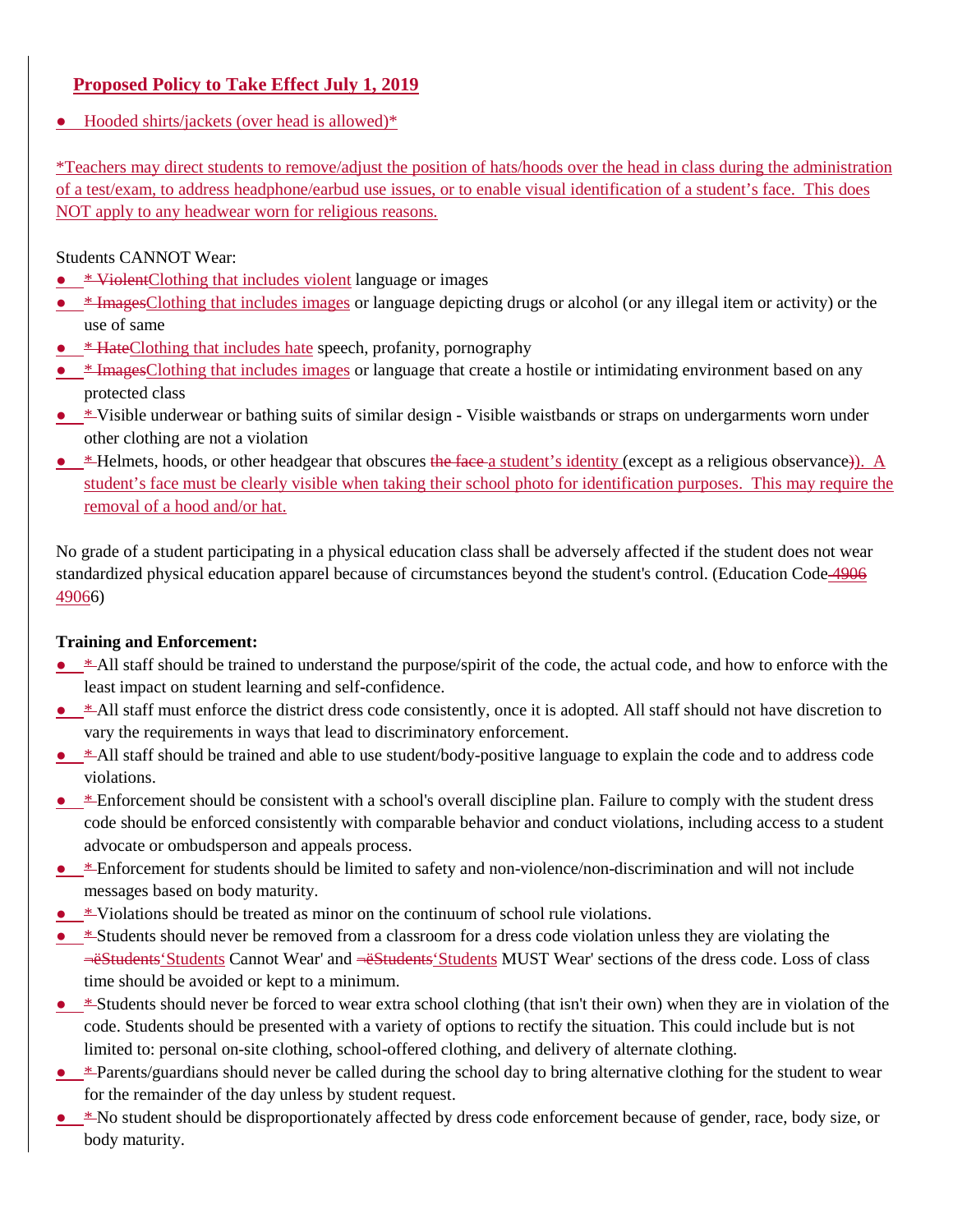• \*Students should not be shamed or required to display their body in front of others (students, parents, or staff) in school. "Shaming" includes but is not limited to kneeling or bending over to check attire fit, measuring/commenting on straps, skirt length, or cleavage, asking students to account for their attire in the classroom, and directing students to correct a dress code violation during instructional time.

#### 2018-19 Pilot

This revised administrative regulation shall be piloted during the 2018-19 school year. The Superintendent or designee shall gather the input of students, staff, and parents/guardians on the effectiveness of implementation. Specific data collected shall include the frequency of dress-related disciplinary action. Results and recommendations shall be presented to the board of education no later than December 2018 and May 2019. The Superintendent or designee shall, no later than May 2019, present final recommendations for the continuation of this administrative regulation including any recommended revisions.

# **EVALUATION**

The Superintendent or designee shall annually review the effectiveness of this policy and determine, as appropriate, if any further review or revision is required.

Regulation ALAMEDA UNIFIED SCHOOL DISTRICT approved: August 25, 2009-\_\_\_\_Alameda, California revised: July 6, 2018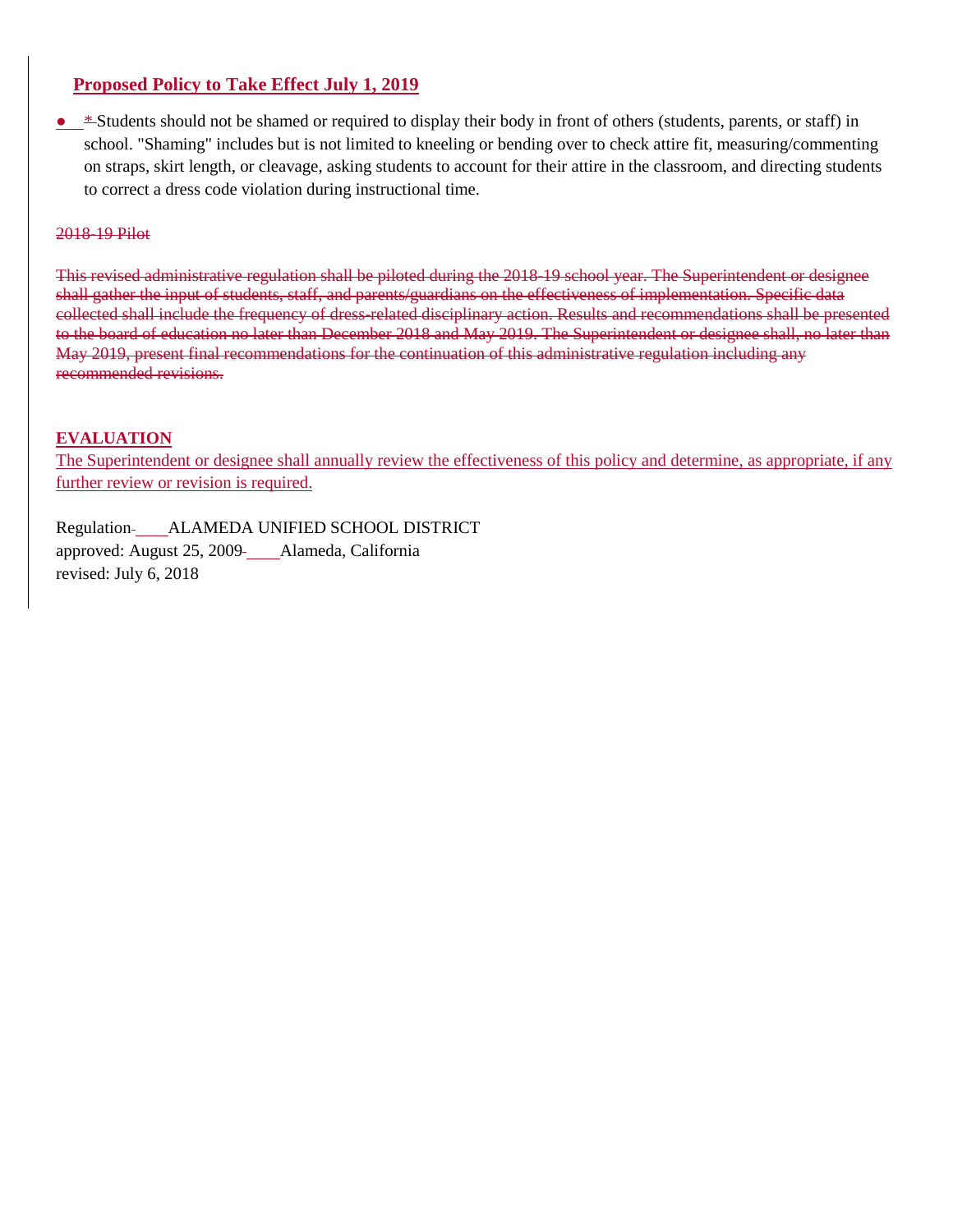# [Alameda City USD](http://www.gamutonline.net/district/alameda/) | AR 5132 Students

### **Student Dress Code**

#### **Basic Principles:**

- All students are encouraged to dress in a manner that is comfortable and conducive to an active school day.
- Students should be able to wear clothing without fear of or actual unnecessary discipline or body shaming.
- The student dress code should serve to support all students to develop a body-positive self-image.

All items listed in the "must wear" and "may wear" categories below must meet these basic principles.

#### Students MUST Wear:

- Top
- Bottom
- **Shoes**
- Clothing that covers specific body parts (genitals, buttocks, and areolae/nipples) with opaque material

Courses or specific class activities that include attire as part of the curriculum may include assignment-specific dress, but should not focus on covering students' bodies or promoting culturally-specific attire. Activity specific shoe requirements are permitted (Examples include but are not limited to physical education and shop class).

Students MAY Choose to Wear:

- Sun-protective clothing, including but not limited to hats, for outdoor use during the school day. (Education Cod[e](http://www.gamutonline.net/district/alameda/displayPolicy/249119/5) [35183.5](http://www.gamutonline.net/district/alameda/displayPolicy/249119/5))
- Hats, including religious headwear
- Hooded shirts/jackets (over head is allowed)\*

\*Teachers may direct students to remove/adjust the position of hats/hoods over the head in class during the administration of a test/exam, to address headphone/earbud use issues, or to enable visual identification of a student's face. This does NOT apply to any headwear worn for religious reasons.

# Students CANNOT Wear:

- Clothing that includes violent language or images
- Clothing that includes images or language depicting drugs or alcohol (or any illegal item or activity) or the use of same
- Clothing that includes hate speech, profanity, pornography
- Clothing that includes images or language that create a hostile or intimidating environment based on any protected class
- Visible underwear or bathing suits of similar design Visible waistbands or straps on undergarments worn under other clothing are not a violation
- Helmets, hoods, or other headgear that obscures a student's identity (except as a religious observance). A student's face must be clearly visible when taking their school photo for identification purposes. This may require the removal of a hood and/or hat.

No grade of a student participating in a physical education class shall be adversely affected if the student does not wear standardized physical education apparel because of circumstances beyond the student's control. (Education Code [49066](http://www.gamutonline.net/district/alameda/displayPolicy/132284/5))